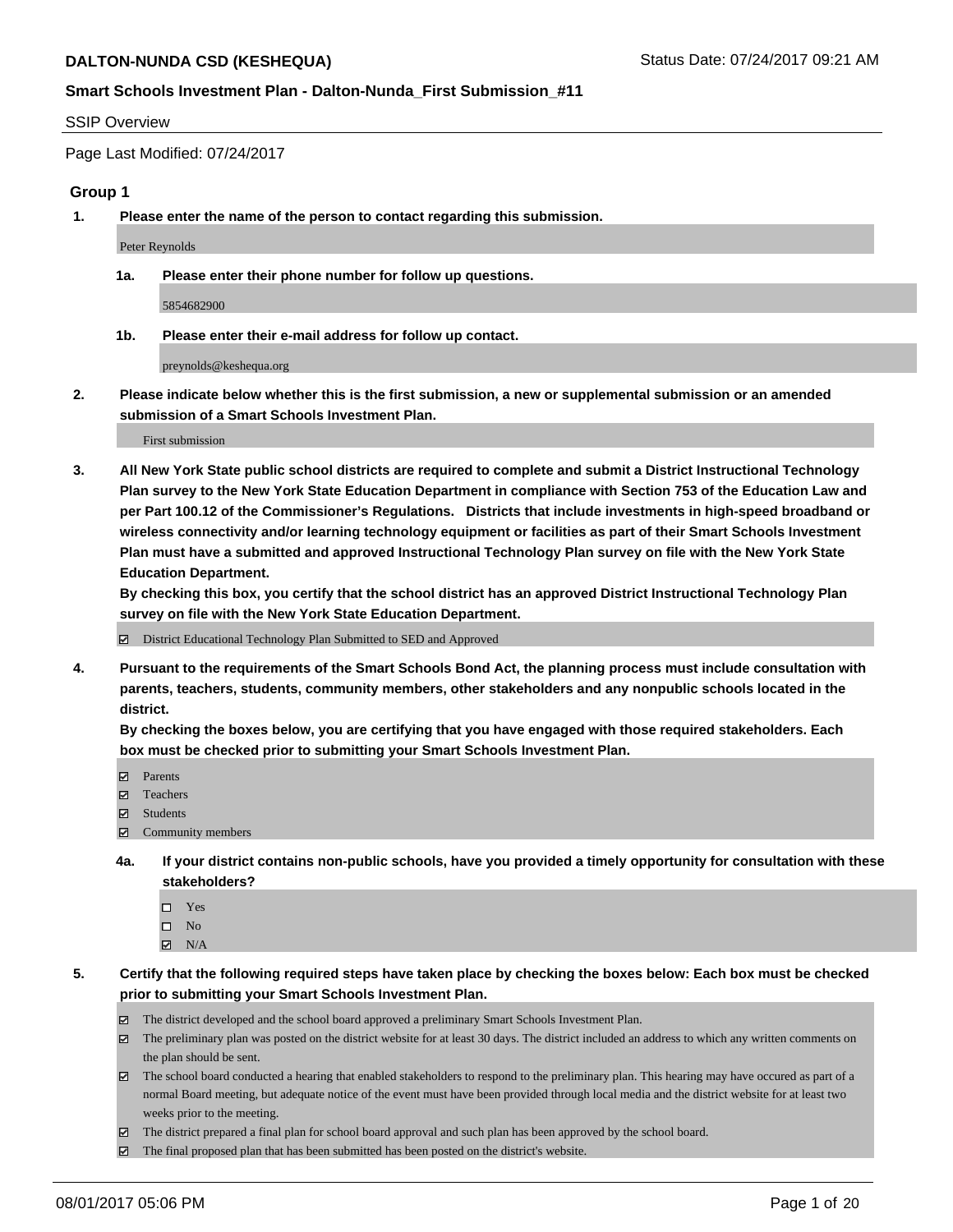# **Smart Schools Investment Plan - Dalton-Nunda\_First Submission\_#11**

SSIP Overview

Page Last Modified: 07/24/2017

**5a. Please upload the proposed Smart Schools Investment Plan (SSIP) that was posted on the district's website, along with any supporting materials. Note that this should be different than your recently submitted Educational Technology Survey. The Final SSIP, as approved by the School Board, should also be posted on the website and remain there during the course of the projects contained therein.**

SSIPFinal.pdf SSIP Hearing.pdf

**5b. Enter the webpage address where the final Smart Schools Investment Plan is posted. The Plan should remain posted for the life of the included projects.**

http://www.keshequa.org/popup\_info.cfm?story=182177

**6. Please enter an estimate of the total number of students and staff that will benefit from this Smart Schools Investment Plan based on the cumulative projects submitted to date.**

725

**7. An LEA/School District may partner with one or more other LEA/School Districts to form a consortium to pool Smart Schools Bond Act funds for a project that meets all other Smart School Bond Act requirements. Each school district participating in the consortium will need to file an approved Smart Schools Investment Plan for the project and submit a signed Memorandum of Understanding that sets forth the details of the consortium including the roles of each respective district.**

 $\Box$  The district plans to participate in a consortium to partner with other school district(s) to implement a Smart Schools project.

**8. Please enter the name and 6-digit SED Code for each LEA/School District participating in the Consortium.**

| <b>Partner LEA/District</b> | <b>SED BEDS Code</b> |
|-----------------------------|----------------------|
| (No Response)               | (No Response)        |

**9. Please upload a signed Memorandum of Understanding with all of the participating Consortium partners.**

(No Response)

**10. Your district's Smart Schools Bond Act Allocation is:**

\$1,104,092

**11. Enter the budget sub-allocations by category that you are submitting for approval at this time. If you are not budgeting SSBA funds for a category, please enter 0 (zero.) If the value entered is \$0, you will not be required to complete that survey question.**

|                                       | Sub-               |
|---------------------------------------|--------------------|
|                                       | <b>Allocations</b> |
| <b>School Connectivity</b>            | $\overline{0}$     |
| Connectivity Projects for Communities | $\overline{0}$     |
| <b>Classroom Technology</b>           | 294,300            |
| Pre-Kindergarten Classrooms           | $\overline{0}$     |
| Replace Transportable Classrooms      | $\Omega$           |
| High-Tech Security Features           | $\overline{0}$     |
| Totals:                               | 294,300            |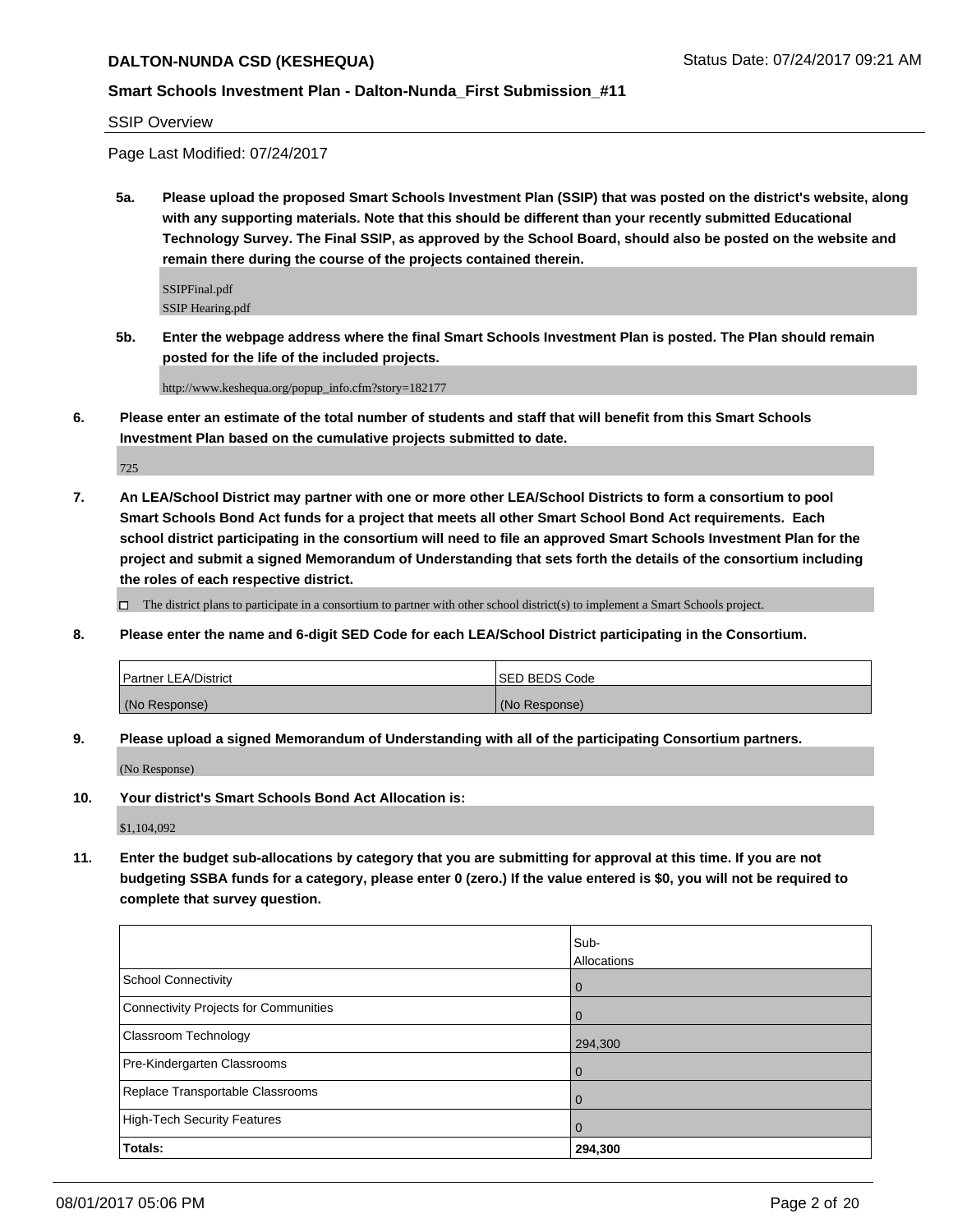#### School Connectivity

Page Last Modified: 05/30/2017

## **Group 1**

- **1. In order for students and faculty to receive the maximum benefit from the technology made available under the Smart Schools Bond Act, their school buildings must possess sufficient connectivity infrastructure to ensure that devices can be used during the school day. Smart Schools Investment Plans must demonstrate that:**
	- **sufficient infrastructure that meets the Federal Communications Commission's 100 Mbps per 1,000 students standard currently exists in the buildings where new devices will be deployed, or**
	- **is a planned use of a portion of Smart Schools Bond Act funds, or**
	- **is under development through another funding source.**

**Smart Schools Bond Act funds used for technology infrastructure or classroom technology investments must increase the number of school buildings that meet or exceed the minimum speed standard of 100 Mbps per 1,000 students and staff within 12 months. This standard may be met on either a contracted 24/7 firm service or a "burstable" capability. If the standard is met under the burstable criteria, it must be:**

**1. Specifically codified in a service contract with a provider, and**

**2. Guaranteed to be available to all students and devices as needed, particularly during periods of high demand, such as computer-based testing (CBT) periods.**

**Please describe how your district already meets or is planning to meet this standard within 12 months of plan submission.**

(No Response)

- **1a. If a district believes that it will be impossible to meet this standard within 12 months, it may apply for a waiver of this requirement, as described on the Smart Schools website. The waiver must be filed and approved by SED prior to submitting this survey.**
	- By checking this box, you are certifying that the school district has an approved waiver of this requirement on file with the New York State Education Department.

#### **2. Connectivity Speed Calculator (Required)**

|                         | l Number of<br><b>Students</b> | Multiply by<br>100 Kbps | Divide by 1000   Current Speed<br>to Convert to<br>Required<br>l Speed in Mb | in Mb            | Expected<br>Speed to be<br>Attained Within Required<br>12 Months | <b>Expected Date</b><br>When<br>Speed Will be<br><b>Met</b> |
|-------------------------|--------------------------------|-------------------------|------------------------------------------------------------------------------|------------------|------------------------------------------------------------------|-------------------------------------------------------------|
| <b>Calculated Speed</b> | (No<br>Response)               | (No Response)           | (No<br>Response)                                                             | (No<br>Response) | (No<br>Response)                                                 | l (No<br>Response)                                          |

## **3. Describe how you intend to use Smart Schools Bond Act funds for high-speed broadband and/or wireless connectivity projects in school buildings.**

(No Response)

**4. Describe the linkage between the district's District Instructional Technology Plan and the proposed projects. (There should be a link between your response to this question and your response to Question 1 in Part E. Curriculum and Instruction "What are the district's plans to use digital connectivity and technology to improve teaching and learning?)**

(No Response)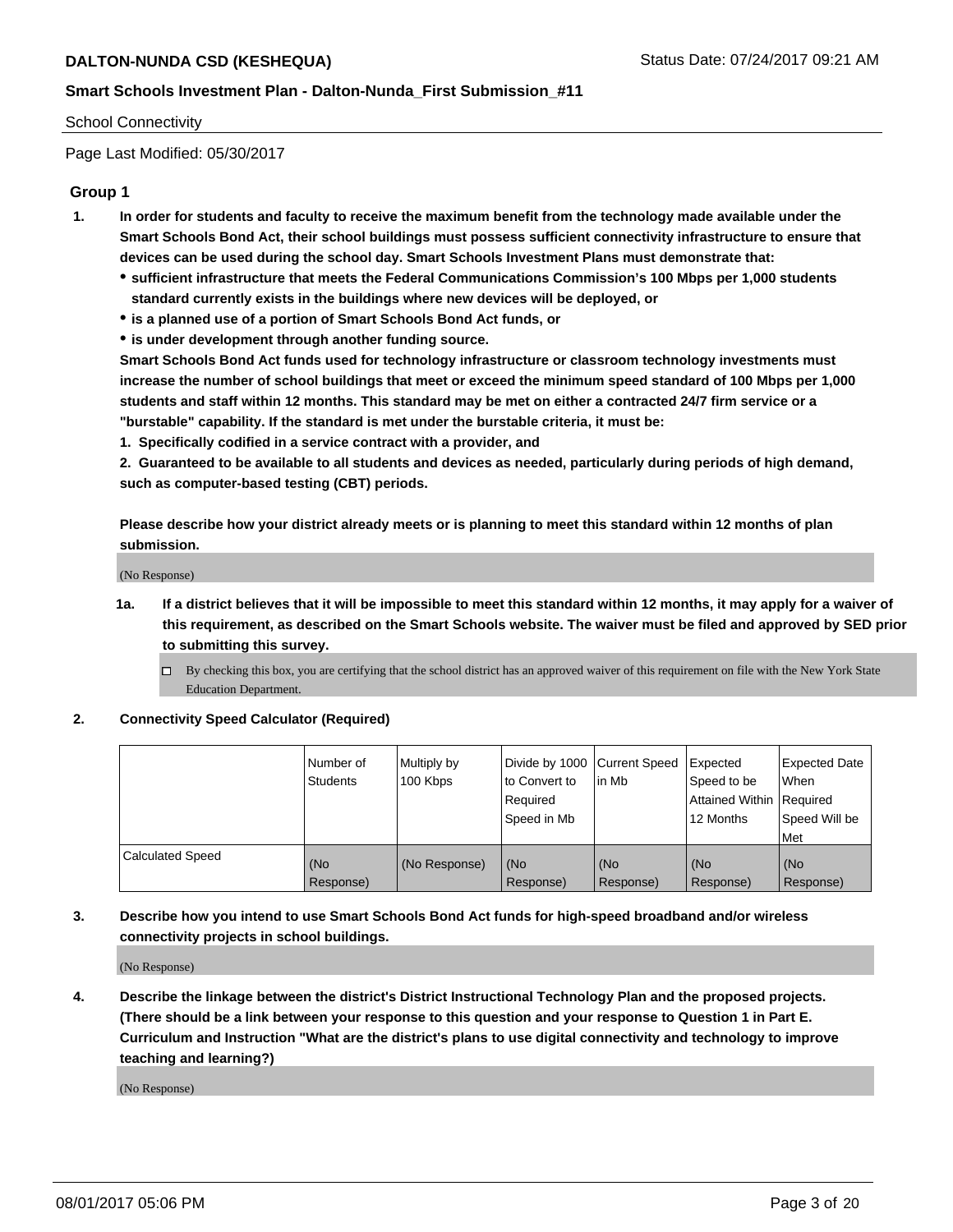## **Smart Schools Investment Plan - Dalton-Nunda\_First Submission\_#11**

#### School Connectivity

Page Last Modified: 05/30/2017

**5. If the district wishes to have students and staff access the Internet from wireless devices within the school building, or in close proximity to it, it must first ensure that it has a robust Wi-Fi network in place that has sufficient bandwidth to meet user demand.**

**Please describe how you have quantified this demand and how you plan to meet this demand.**

(No Response)

**6. As indicated on Page 5 of the guidance, the Office of Facilities Planning will have to conduct a preliminary review of all capital projects, including connectivity projects.**

**Please indicate on a separate row each project number given to you by the Office of Facilities Planning.**

| Project Number |  |
|----------------|--|
|                |  |
| (No Response)  |  |

**7. Certain high-tech security and connectivity infrastructure projects may be eligible for an expedited review process as determined by the Office of Facilities Planning.**

**Was your project deemed eligible for streamlined review?**

(No Response)

**8. Include the name and license number of the architect or engineer of record.**

| Name          | License Number |
|---------------|----------------|
| (No Response) | (No Response)  |

**9. If you are submitting an allocation for School Connectivity complete this table.**

**Note that the calculated Total at the bottom of the table must equal the Total allocation for this category that you entered in the SSIP Overview overall budget.** 

|                                            | Sub-              |
|--------------------------------------------|-------------------|
|                                            | <b>Allocation</b> |
| Network/Access Costs                       | (No Response)     |
| <b>Outside Plant Costs</b>                 | (No Response)     |
| School Internal Connections and Components | (No Response)     |
| Professional Services                      | (No Response)     |
| Testing                                    | (No Response)     |
| <b>Other Upfront Costs</b>                 | (No Response)     |
| <b>Other Costs</b>                         | (No Response)     |
| Totals:                                    | 0                 |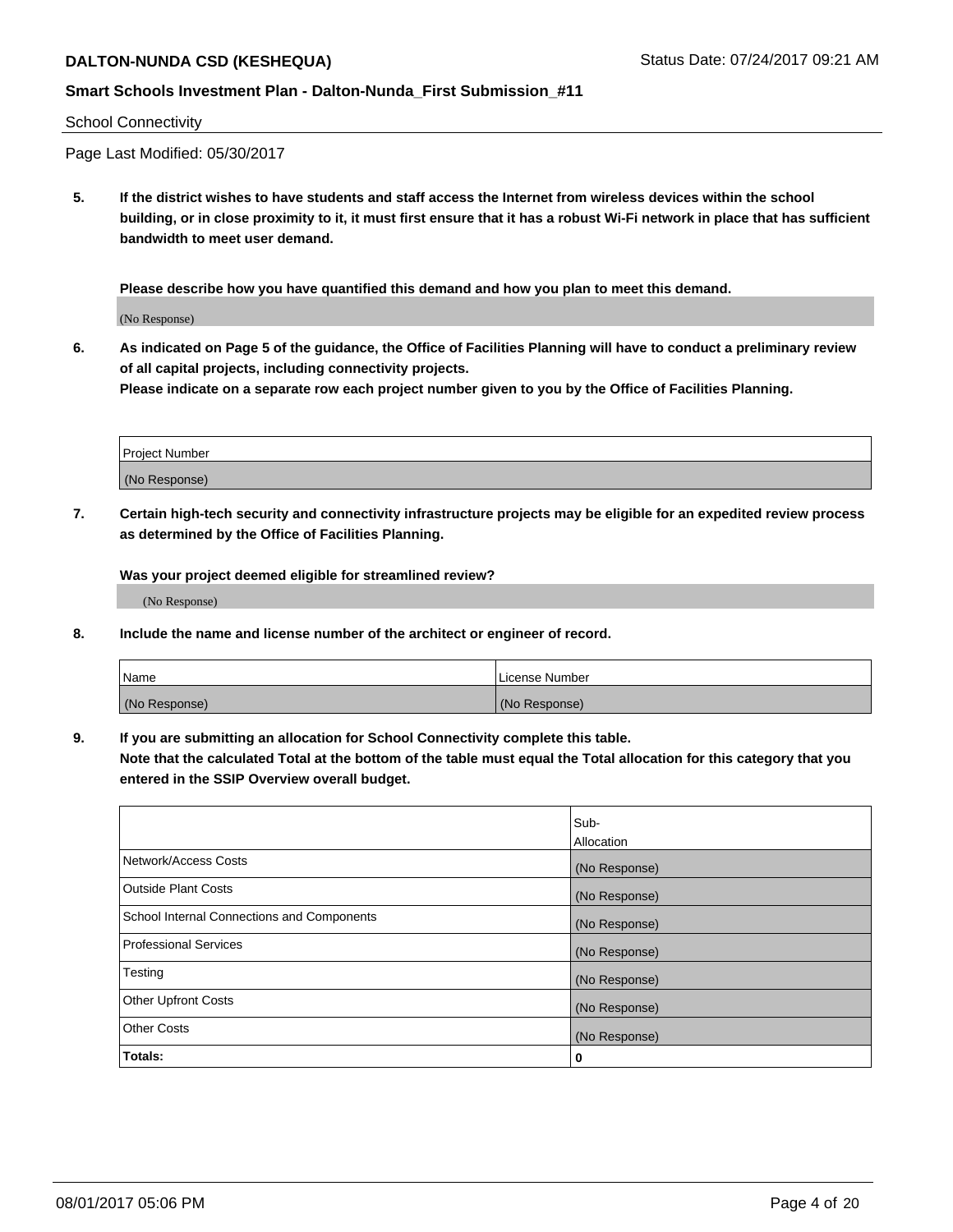School Connectivity

Page Last Modified: 05/30/2017

**10. Please detail the type, quantity, per unit cost and total cost of the eligible items under each sub-category. This is especially important for any expenditures listed under the "Other" category. All expenditures must be eligible for tax-exempt financing to be reimbursed through the SSBA. Sufficient detail must be provided so that we can verify this is the case. If you have any questions, please contact us directly through smartschools@nysed.gov. NOTE: Wireless Access Points should be included in this category, not under Classroom Educational Technology, except those that will be loaned/purchased for nonpublic schools. Add rows under each sub-category for additional items, as needed.**

| Select the allowable expenditure<br>type.      | Item to be purchased | Quantity      | Cost per Item | <b>Total Cost</b> |
|------------------------------------------------|----------------------|---------------|---------------|-------------------|
| Repeat to add another item under<br>each type. |                      |               |               |                   |
| (No Response)                                  | (No Response)        | (No Response) | (No Response) | (No Response)     |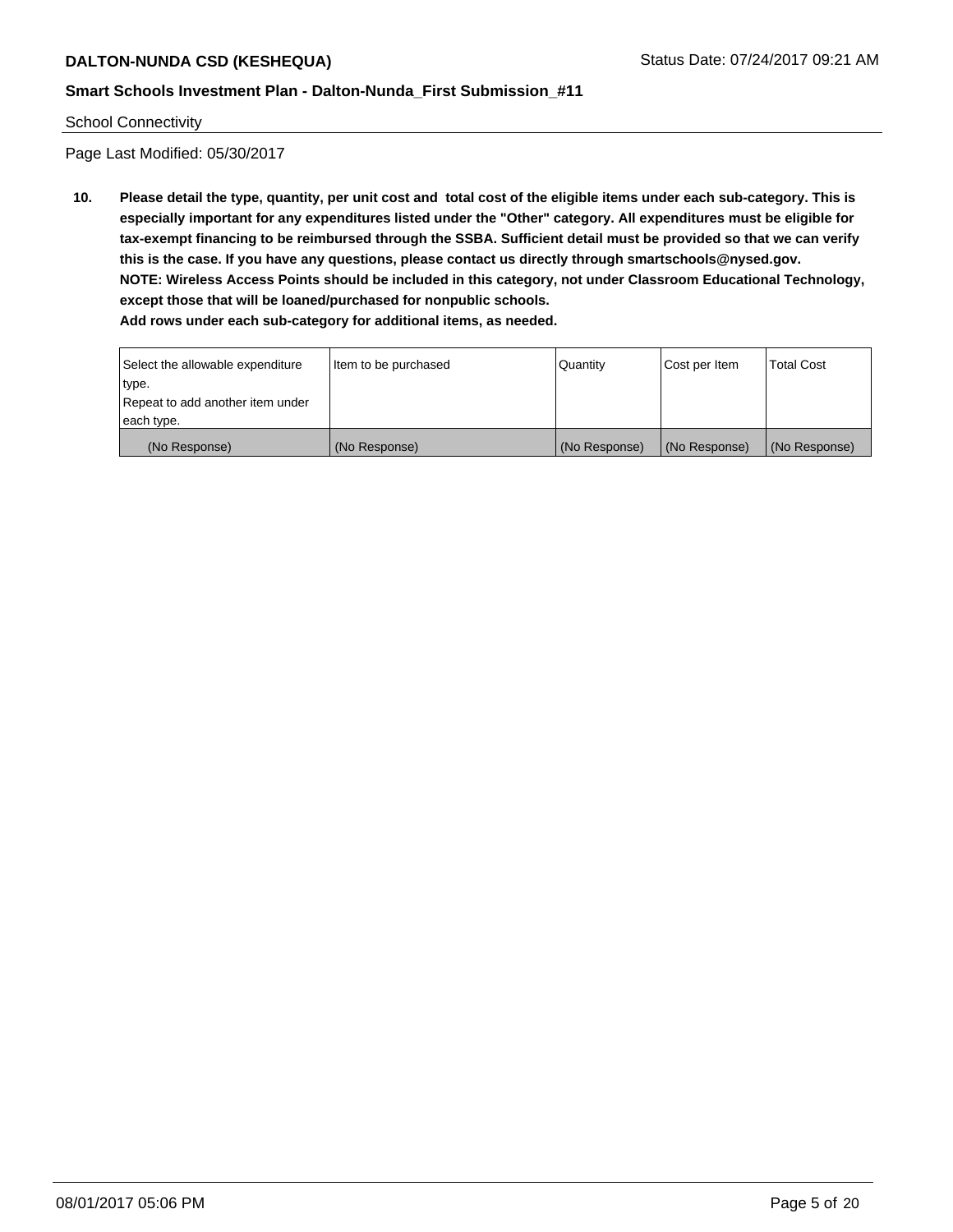Community Connectivity (Broadband and Wireless)

Page Last Modified: 05/30/2017

## **Group 1**

**1. Describe how you intend to use Smart Schools Bond Act funds for high-speed broadband and/or wireless connectivity projects in the community.**

(No Response)

**2. Please describe how the proposed project(s) will promote student achievement and increase student and/or staff access to the Internet in a manner that enhances student learning and/or instruction outside of the school day and/or school building.**

(No Response)

**3. Community connectivity projects must comply with all the necessary local building codes and regulations (building and related permits are not required prior to plan submission).**

 $\Box$  I certify that we will comply with all the necessary local building codes and regulations.

**4. Please describe the physical location of the proposed investment.**

(No Response)

**5. Please provide the initial list of partners participating in the Community Connectivity Broadband Project, along with their Federal Tax Identification (Employer Identification) number.**

| <b>Project Partners</b> | Federal ID#     |
|-------------------------|-----------------|
| (No Response)           | l (No Response) |

**6. If you are submitting an allocation for Community Connectivity, complete this table. Note that the calculated Total at the bottom of the table must equal the Total allocation for this category that you entered in the SSIP Overview overall budget.**

|                                    | Sub-Allocation |
|------------------------------------|----------------|
| Network/Access Costs               | (No Response)  |
| Outside Plant Costs                | (No Response)  |
| <b>Tower Costs</b>                 | (No Response)  |
| <b>Customer Premises Equipment</b> | (No Response)  |
| <b>Professional Services</b>       | (No Response)  |
| Testing                            | (No Response)  |
| <b>Other Upfront Costs</b>         | (No Response)  |
| <b>Other Costs</b>                 | (No Response)  |
| Totals:                            | 0              |

**7. Please detail the type, quantity, per unit cost and total cost of the eligible items under each sub-category. This is especially important for any expenditures listed under the "Other" category. All expenditures must be capital-bond eligible to be reimbursed through the SSBA. If you have any questions, please contact us directly through smartschools@nysed.gov.**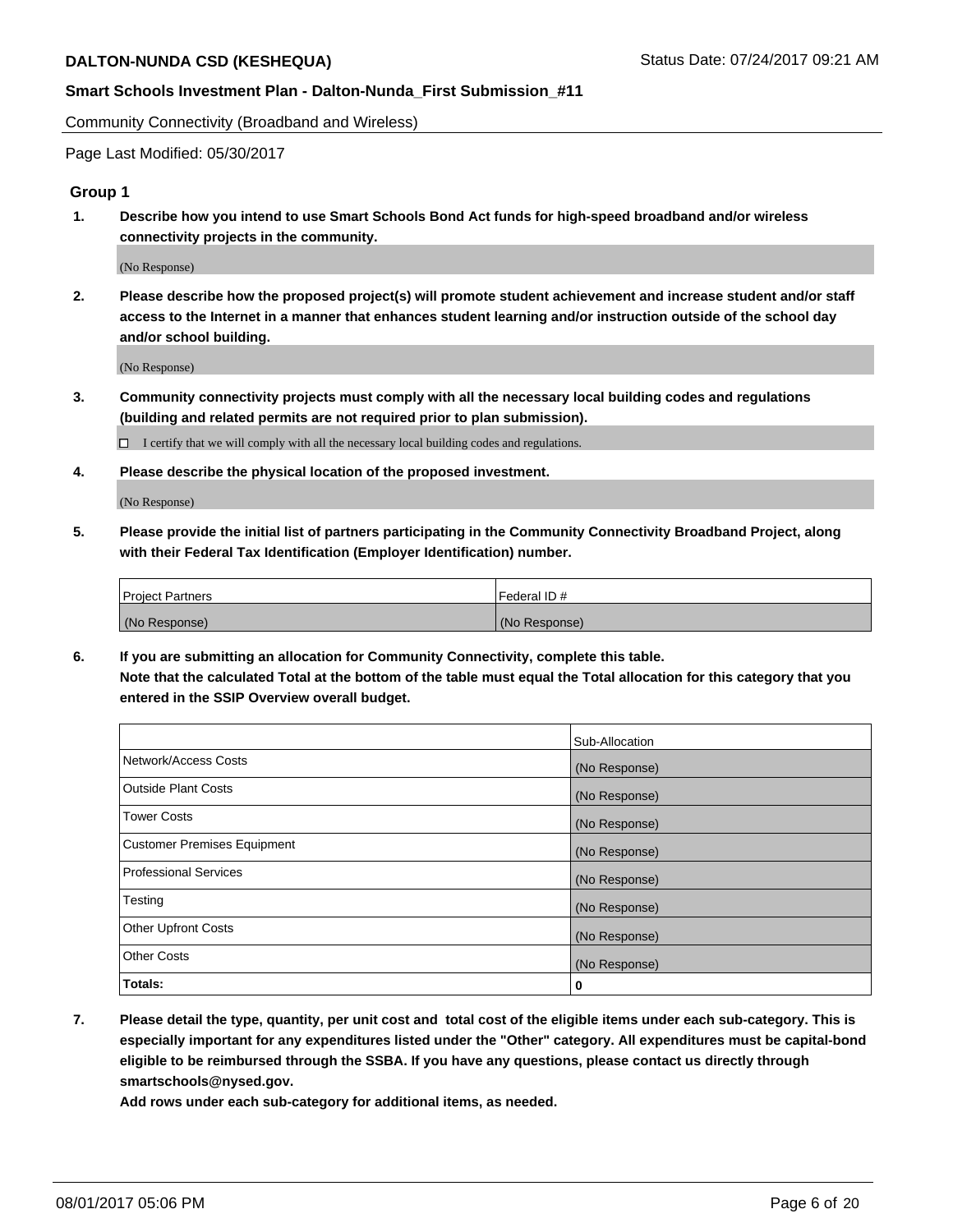## **Smart Schools Investment Plan - Dalton-Nunda\_First Submission\_#11**

Community Connectivity (Broadband and Wireless)

| Select the allowable expenditure<br>type.<br>Repeat to add another item under | Item to be purchased | Quantity      | Cost per Item | <b>Total Cost</b> |
|-------------------------------------------------------------------------------|----------------------|---------------|---------------|-------------------|
| each type.                                                                    |                      |               |               |                   |
| (No Response)                                                                 | (No Response)        | (No Response) | (No Response) | (No Response)     |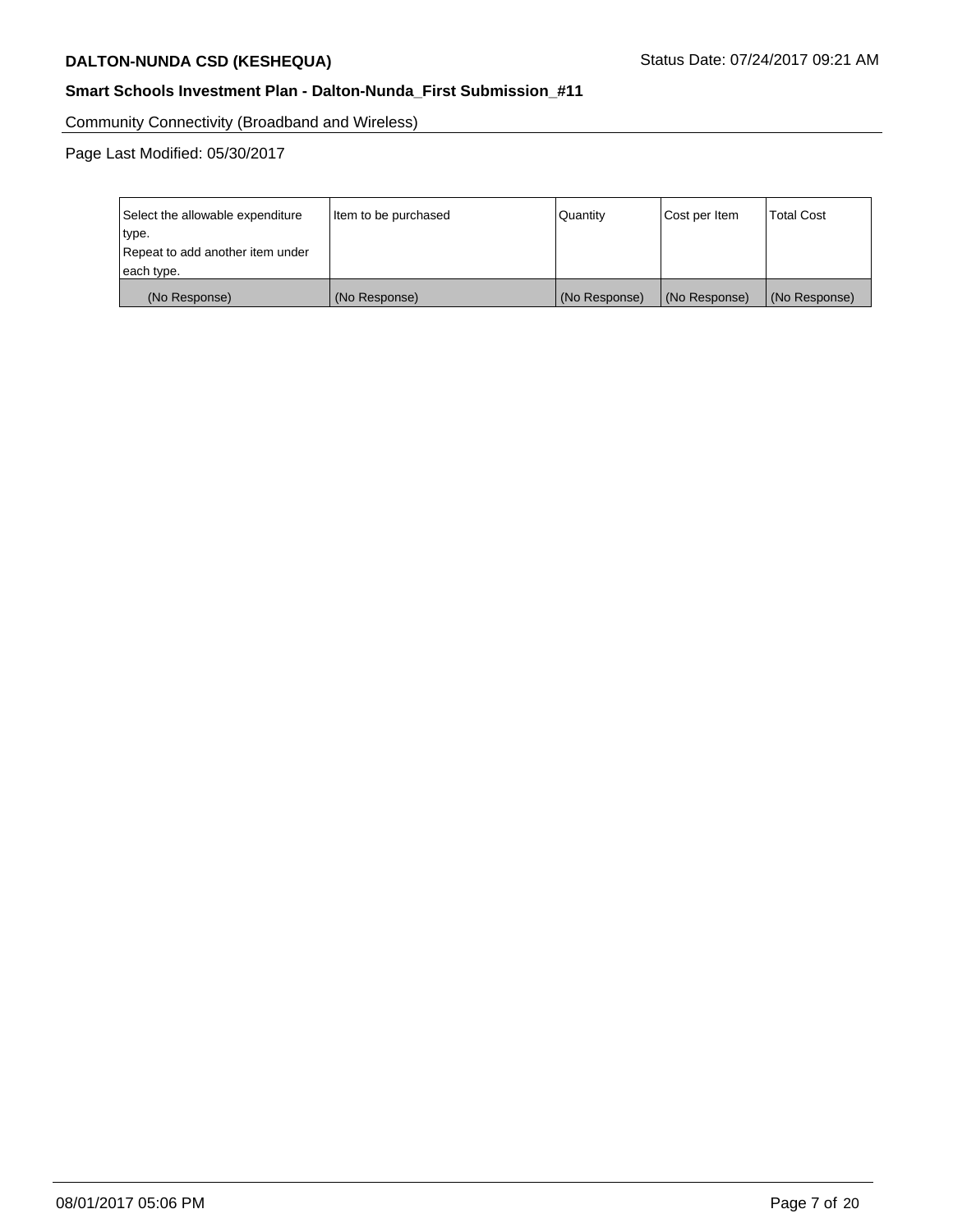#### Classroom Learning Technology

Page Last Modified: 07/24/2017

## **Questions**

**1. In order for students and faculty to receive the maximum benefit from the technology made available under the Smart Schools Bond Act, their school buildings must possess sufficient connectivity infrastructure to ensure that devices can be used during the school day. Smart Schools Investment Plans must demonstrate that sufficient infrastructure that meets the Federal Communications Commission's 100 Mbps per 1,000 students standard currently exists in the buildings where new devices will be deployed, or is a planned use of a portion of Smart Schools Bond Act funds, or is under development through another funding source.**

**Smart Schools Bond Act funds used for technology infrastructure or classroom technology investments must increase the number of school buildings that meet or exceed the minimum speed standard of 100 Mbps per 1,000 students and staff within 12 months. This standard may be met on either a contracted 24/7 firm service or a "burstable" capability. If the standard is met under the burstable criteria, it must be:**

**1. Specifically codified in a service contract with a provider, and**

**2. Guaranteed to be available to all students and devices as needed, particularly during periods of high demand, such as computer-based testing (CBT) periods.**

**Please describe how your district already meets or is planning to meet this standard within 12 months of plan submission.**

Current network infrastructure through Wayne-Finger Lakes/Edutech and Time Warner meet minimum speed requirements by providing 1 GB capacity WAN incoming to district, 100MBp/s between buildings and 1G speed connections within school buildings resulting in a total internet access bandwidth of 200MBp/s across the district within our buildings.

- **1a. If a district believes that it will be impossible to meet this standard within 12 months, it may apply for a waiver of this requirement, as described on the Smart Schools website. The waiver must be filed and approved by SED prior to submitting this survey.**
	- $\Box$  By checking this box, you are certifying that the school district has an approved waiver of this requirement on file with the New York State Education Department.

**2. Connectivity Speed Calculator (Required)**

|                  | Number of<br><b>Students</b> | Multiply by<br>100 Kbps | Divide by 1000 Current Speed<br>to Convert to | lin Mb | Expected<br>Speed to be    | Expected Date<br><b>When</b> |
|------------------|------------------------------|-------------------------|-----------------------------------------------|--------|----------------------------|------------------------------|
|                  |                              |                         | Required                                      |        | Attained Within   Required |                              |
|                  |                              |                         | Speed in Mb                                   |        | 12 Months                  | Speed Will be<br>Met         |
| Calculated Speed | 695                          | 69.500                  | 69.5                                          | 200    | 200                        | <b>NOW</b>                   |

**3. If the district wishes to have students and staff access the Internet from wireless devices within the school building, or in close proximity to it, it must first ensure that it has a robust Wi-Fi network in place that has sufficient bandwidth to meet user demand.**

**Please describe how you have quantified this demand and how you plan to meet this demand.**

The district has 40 Desktops/VM's accessing the LAN, removing these machines from the Wi-Fi network. The district has approximately 74 mobile teacher devices accessing the Wi-Fi network as well as 465 chrome books. The district has worked with WFL BOCES/Edutech to inventory our WAP's and determined we have 100% coverage. This inventory also allowed us to monitor the number of devices connecting to our guest and normal Wi-Fi networks. Creating password protection and separating a guest network from our normal network as well as the creation of SID's has allowed us to control the extent to which bandwidth is used. Upgrading our wireless protocols this year has significantly increased the robustness of our network.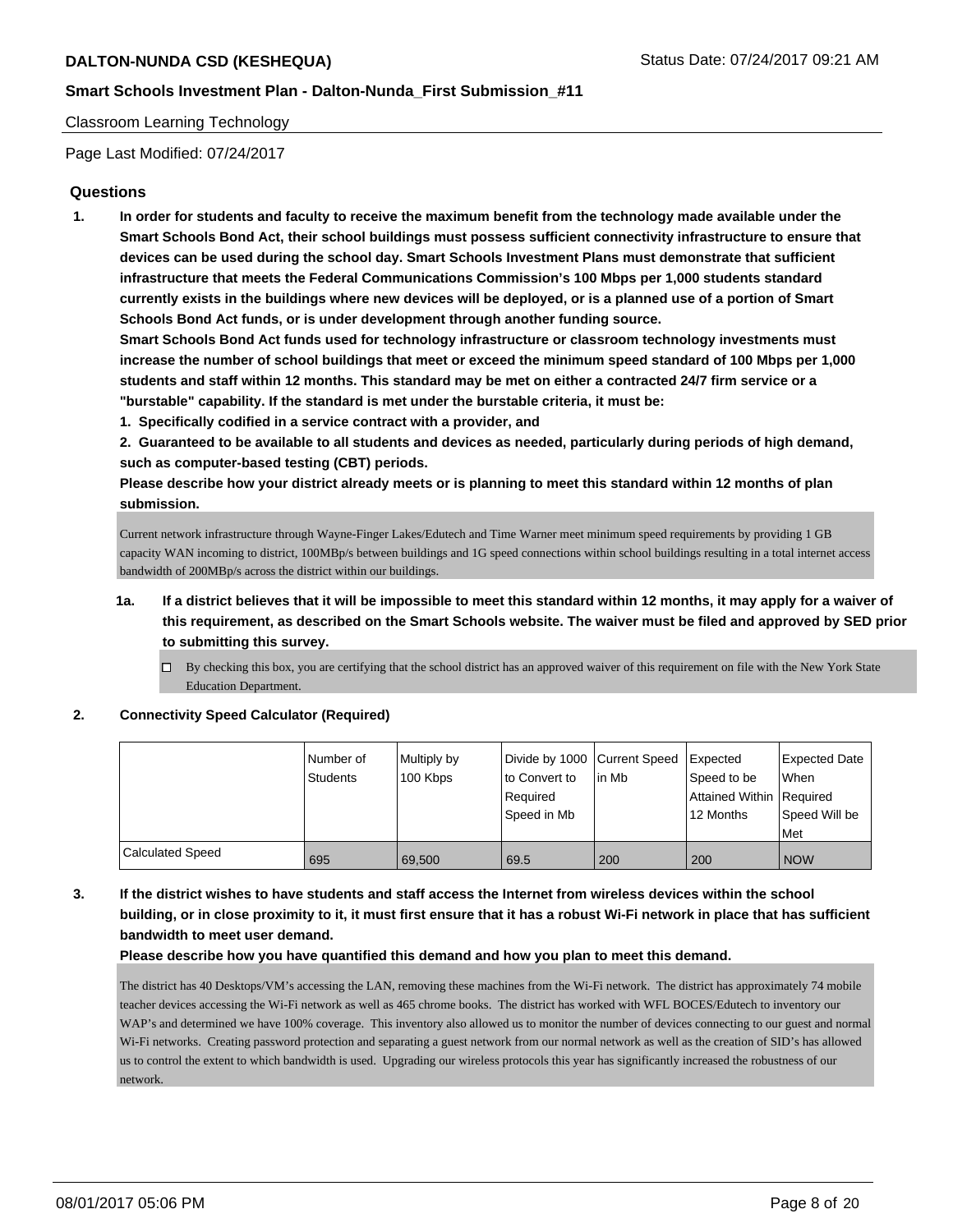## **Smart Schools Investment Plan - Dalton-Nunda\_First Submission\_#11**

#### Classroom Learning Technology

Page Last Modified: 07/24/2017

**4. All New York State public school districts are required to complete and submit an Instructional Technology Plan survey to the New York State Education Department in compliance with Section 753 of the Education Law and per Part 100.12 of the Commissioner's Regulations.**

**Districts that include educational technology purchases as part of their Smart Schools Investment Plan must have a submitted and approved Instructional Technology Plan survey on file with the New York State Education Department.**

- By checking this box, you are certifying that the school district has an approved Instructional Technology Plan survey on file with the New York State Education Department.
- **5. Describe the devices you intend to purchase and their compatibility with existing or planned platforms or systems. Specifically address the adequacy of each facility's electrical, HVAC and other infrastructure necessary to install and support the operation of the planned technology.**

Two types of devices will be purchased. First, the 70" CDE7016T interactive flat displays by Viewsonic. Each classroom is wired with 110 AC for appliances, 277 for lighting. Each Viewsonic would be plugged into a typical 110 Volt AC classroom circuit feeding into a 20 Amp Breaker. The outlets are protected via GFIC and each panel servicing circuits with computer equipment is protected by a 120 ka Cutler Hamer Clipper VL surge protector. The new devices draws will draw 222 watts during operation as opposed to the current device operating draw of 250 watts. New devices will have a 0 watt draw in standby vs. the current PRM 20 projector which has a 7 watt draw in standby. The current PRM 20 projectors have a radiant bulb heat of 140 degrees Fahrenheit vs. the 0 radiant heat of flat panels using plasma touchscreens. Existing teacher computers will connect via Displayport cables to these units and the units will be able to display and annotate images in Active Inspire, MS Office Suite, Chrome and GAFE. Secondly we will purchase HP Chromebook 11 G4 Chromebooks through CDW. These devices will operate independent of our electrical system, using on board batteries while in use. We currently support recharge through the same 110 Volt 20 Amp AC service described above. Our wireless protocols include 802.11a, .11b, .11g, .11n, and .11ac on a wireless network with 200Mb of bandwith and a maximum capacity of 1Gb supplied by WFL Boces. The district has 100% wifi coverage. We operate Windows 7 but are slated to convert to Windows 10 next year and Chrome is our preferred and main supported web browser. The units purchased will support and operate within this wireless environment.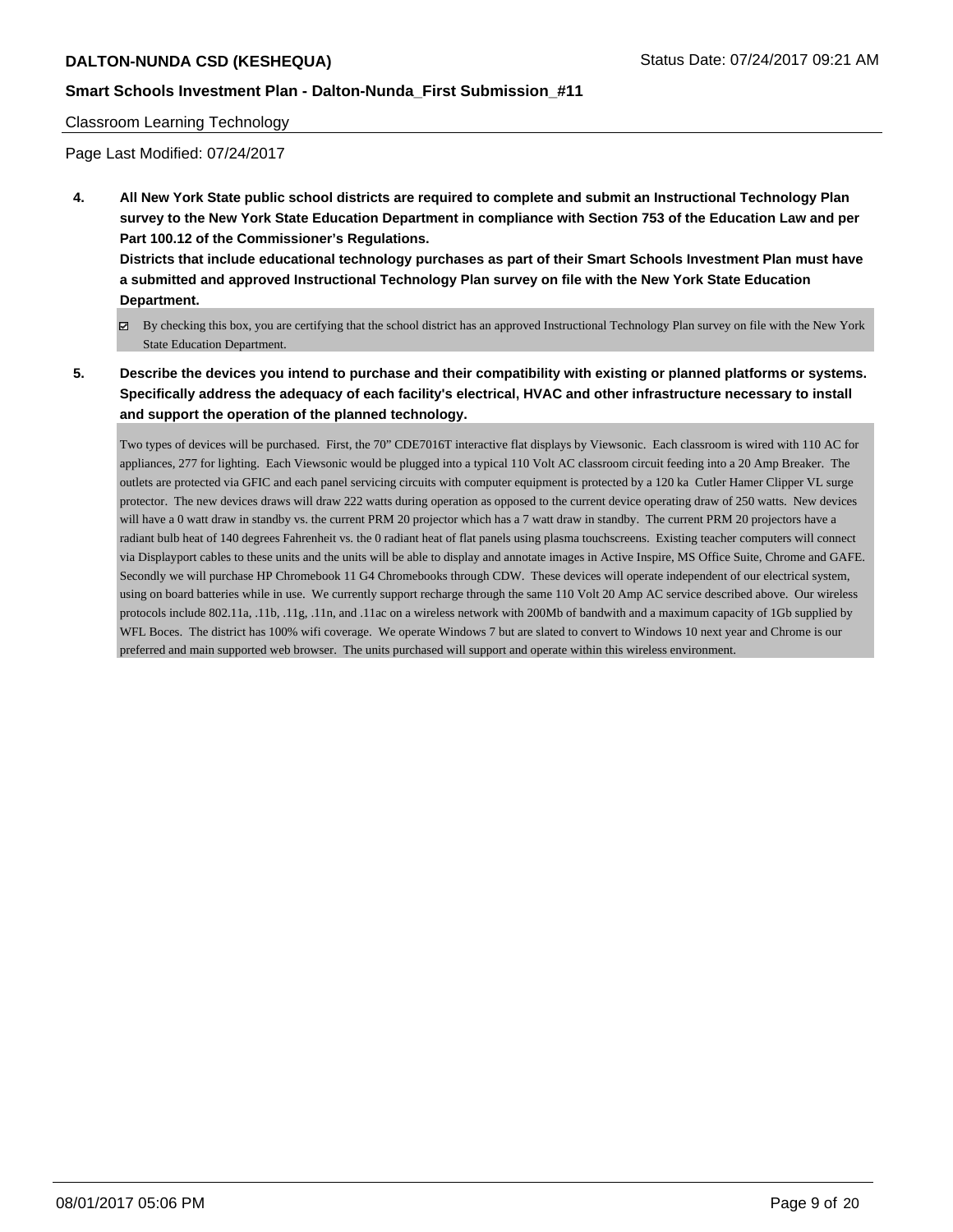#### Classroom Learning Technology

Page Last Modified: 07/24/2017

- **6. Describe how the proposed technology purchases will:**
	- **> enhance differentiated instruction;**
	- **> expand student learning inside and outside the classroom;**
	- **> benefit students with disabilities and English language learners; and**
	- **> contribute to the reduction of other learning gaps that have been identified within the district.**

**The expectation is that districts will place a priority on addressing the needs of students who struggle to succeed in a rigorous curriculum. Responses in this section should specifically address this concern and align with the district's Instructional Technology Plan (in particular Question 2 of E. Curriculum and Instruction: "Does the district's instructional technology plan address the needs of students with disabilities to ensure equitable access to instruction, materials and assessments?" and Question 3 of the same section: "Does the district's instructional technology plan address the provision of assistive technology specifically for students with disabilities to ensure access to and participation in the general curriculum?"**

By going 1:1 with mobile devices this closes an economic gap experienced by some our families, expanding student learning opportunities both inside and outside the classroom regardless of socioeconomic status. It enables us to use a blended learning model, possibly flipping classrooms, and granting students access to online resources such as pictures for visual learners, audio files and podcasts for auditory learners, etc…Increasing device access allows teachers to greater tailor resources to specific student learning abilities as well, instead of using one resource for all students. Students with attentional needs have benefitted from devices to help maintain focus on curriculum and address hand writing concerns.

Research states that clear and crisp audio increases language awareness, language development, attention and focus. Refreshing our interactive display boards would improve those things in our classrooms PK-12. Interactive touch screen displays also will benefit students with kinesthetic learning styles while being taught in a larger area where space for movement is available. Students are better able to grasp new knowledge in graphic and nonlinguistic formats and computer based manipulatives. Research by Middleton and Murray has demonstrated that teachers that use technology in instruction experienced increases in attendance rates, time on task, and pro-social behavior.

Increasing our student and class access to Google Apps for Education will help increase access and use of ELL supportive apps such as text to voice translators, typing predictors, translators, etc…Currently we have need for these technologies to serve ELL's in 4th, 6th, 8th, and 10th grade. Increased display and 1:1 device connection also helps us use 21st century instructional techniques. It will facilitate a gradual transition away from paper based classrooms and better prepare students for the communication skills they will need to use in higher education and the work place.

**7. Where appropriate, describe how the proposed technology purchases will enhance ongoing communication with parents and other stakeholders and help the district facilitate technology-based regional partnerships, including distance learning and other efforts.**

Teachers use behavior management and communication system Class Dojo extensively at the elementary level. This is enabled and increased in effectiveness with interactive white board displays. During Open House and Board events, the community directly interacts with information and instructional materials on these displays. One to one devices allows students and parents to consistently access Parent and Student portal information in our SIS.

Teachers have been employing Skype, Google Hangout, and other communication apps to allow students access to people and places instructionally they would not have otherwise via virtual field trips. 1:1 devices and increased interactive flat panels would better enable these opportunities. We offer college courses online, facilitated by our staff, through computing devices. Increased 1:1 devices will increase access to these college credit accruing courses.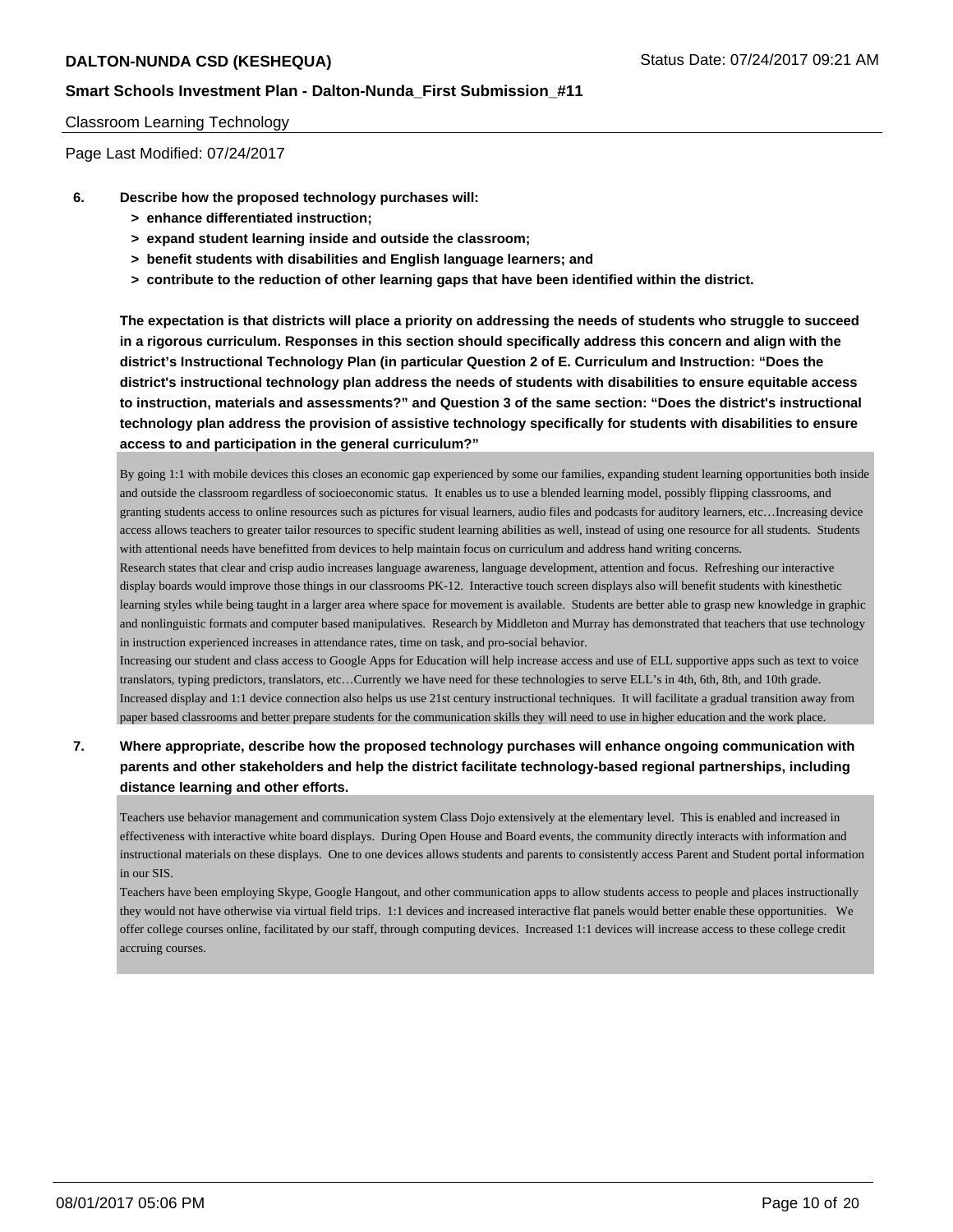#### Classroom Learning Technology

Page Last Modified: 07/24/2017

**8. Describe the district's plan to provide professional development to ensure that administrators, teachers and staff can employ the technology purchased to enhance instruction successfully.**

**Note: This response should be aligned and expanded upon in accordance with your district's response to Question 1 of F. Professional Development of your Instructional Technology Plan: "Please provide a summary of professional development offered to teachers and staff, for the time period covered by this plan, to support technology to enhance teaching and learning. Please include topics, audience and method of delivery within your summary."**

We will continue to send teachers to BOCES coordinated trainings in instructional technology and GAFE. Teachers attending these will turnkey learnings during faculty meetings and at district conference days. Additional BOCES support will be brought in for conference days as needed. This support will be coordinated through the Model Schools and School Improvement Teams in GVEP as well as the tech support available through WFL/Edutech. Purchasing the units will also result in vendor provided training to endpoint users.

- **9. Districts must contact the SUNY/CUNY teacher preparation program that supplies the largest number of the district's new teachers to request advice on innovative uses and best practices at the intersection of pedagogy and educational technology.**
	- $\boxtimes$  By checking this box, you certify that you have contacted the SUNY/CUNY teacher preparation program that supplies the largest number of your new teachers to request advice on these issues.
	- **9a. Please enter the name of the SUNY or CUNY Institution that you contacted.**

SUNY Geneseo

**9b. Enter the primary Institution phone number.**

585-245-5227

**9c. Enter the name of the contact person with whom you consulted and/or will be collaborating with on innovative uses of technology and best practices.**

Diantha Watts

**10. A district whose Smart Schools Investment Plan proposes the purchase of technology devices and other hardware must account for nonpublic schools in the district.**

**Are there nonpublic schools within your school district?**

Yes  $\boxtimes$  No

**11. Nonpublic Classroom Technology Loan Calculator**

**The Smart Schools Bond Act provides that any Classroom Learning Technology purchases made using Smart Schools funds shall be lent, upon request, to nonpublic schools in the district. However, no school district shall be required to loan technology in amounts greater than the total obtained and spent on technology pursuant to the Smart Schools Bond Act and the value of such loan may not exceed the total of \$250 multiplied by the nonpublic school enrollment in the base year at the time of enactment.**

**See:**

**http://www.p12.nysed.gov/mgtserv/smart\_schools/docs/Smart\_Schools\_Bond\_Act\_Guidance\_04.27.15\_Final.pdf.**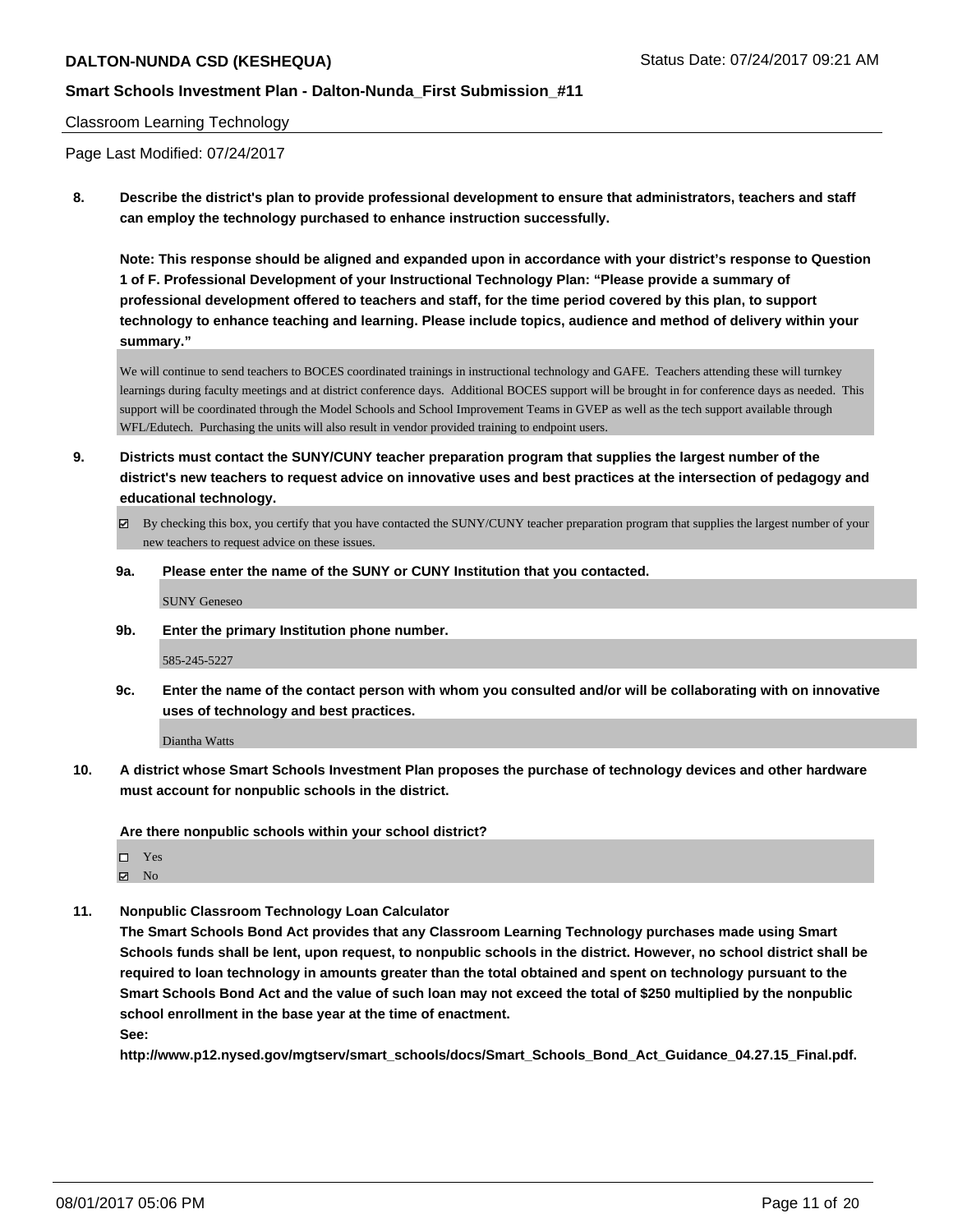Classroom Learning Technology

Page Last Modified: 07/24/2017

|                                       | 1. Classroom<br>Technology<br>Sub-allocation | 2. Public<br>l Enrollment<br>$(2014 - 15)$ | l 3. Nonpublic<br>l Enrollment<br>$(2014 - 15)$ | l 4. Sum of<br>Public and<br>l Nonpublic<br>Enrollment | 15. Total Per<br>Pupil Sub-<br>allocation | l 6. Total<br>Nonpublic Loan<br>l Amount                                                      |
|---------------------------------------|----------------------------------------------|--------------------------------------------|-------------------------------------------------|--------------------------------------------------------|-------------------------------------------|-----------------------------------------------------------------------------------------------|
| Calculated Nonpublic Loan<br>l Amount |                                              |                                            |                                                 |                                                        |                                           | (No Response)   (No Response)   (No Response)   (No Response)   (No Response)   (No Response) |

**12. To ensure the sustainability of technology purchases made with Smart Schools funds, districts must demonstrate a long-term plan to maintain and replace technology purchases supported by Smart Schools Bond Act funds. This sustainability plan shall demonstrate a district's capacity to support recurring costs of use that are ineligible for Smart Schools Bond Act funding such as device maintenance, technical support, Internet and wireless fees, maintenance of hotspots, staff professional development, building maintenance and the replacement of incidental items. Further, such a sustainability plan shall include a long-term plan for the replacement of purchased devices and equipment at the end of their useful life with other funding sources.**

 $\boxtimes$  By checking this box, you certify that the district has a sustainability plan as described above.

**13. Districts must ensure that devices purchased with Smart Schools Bond funds will be distributed, prepared for use, maintained and supported appropriately. Districts must maintain detailed device inventories in accordance with generally accepted accounting principles.**

 $\boxtimes$  By checking this box, you certify that the district has a distribution and inventory management plan and system in place.

**14. If you are submitting an allocation for Classroom Learning Technology complete this table. Note that the calculated Total at the bottom of the table must equal the Total allocation for this category that you entered in the SSIP Overview overall budget.**

|                         | Sub-Allocation |
|-------------------------|----------------|
| Interactive Whiteboards | 254,100        |
| Computer Servers        | $\overline{0}$ |
| Desktop Computers       | $\overline{0}$ |
| Laptop Computers        | 40,200         |
| <b>Tablet Computers</b> | (No Response)  |
| <b>Other Costs</b>      | $\overline{0}$ |
| Totals:                 | 294,300        |

**15. Please detail the type, quantity, per unit cost and total cost of the eligible items under each sub-category. This is especially important for any expenditures listed under the "Other" category. All expenditures must be capital-bond eligible to be reimbursed through the SSBA. If you have any questions, please contact us directly through smartschools@nysed.gov.**

**Please specify in the "Item to be Purchased" field which specific expenditures and items are planned to meet the district's nonpublic loan requirement, if applicable.**

**NOTE: Wireless Access Points that will be loaned/purchased for nonpublic schools should ONLY be included in this category, not under School Connectivity, where public school districts would list them.**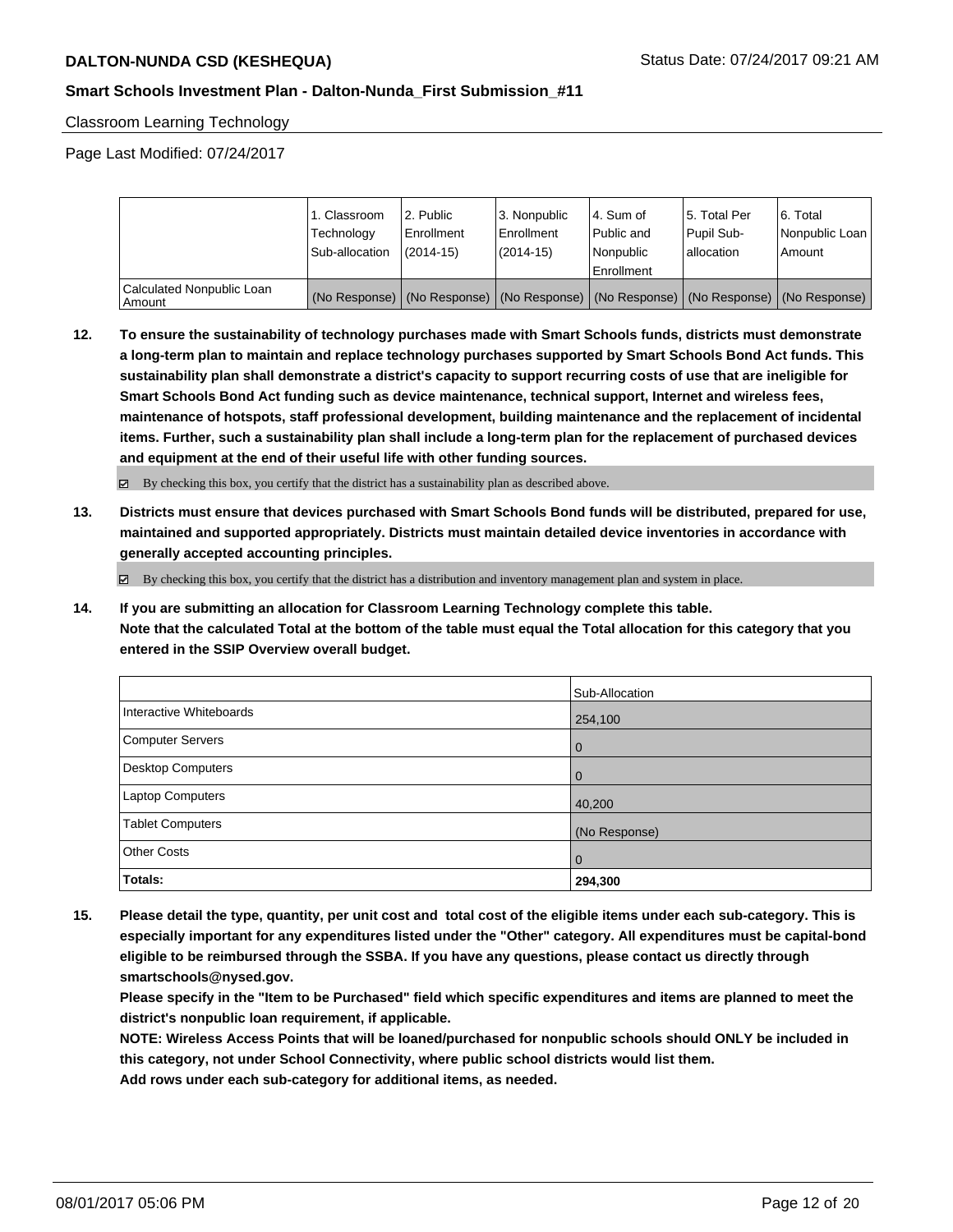## **Smart Schools Investment Plan - Dalton-Nunda\_First Submission\_#11**

# Classroom Learning Technology

Page Last Modified: 07/24/2017

| Select the allowable expenditure | Item to be Purchased                           | Quantity | Cost per Item | <b>Total Cost</b> |
|----------------------------------|------------------------------------------------|----------|---------------|-------------------|
| type.                            |                                                |          |               |                   |
| Repeat to add another item under |                                                |          |               |                   |
| each type.                       |                                                |          |               |                   |
| Interactive Whiteboards          | Viewsonic CDE7061T                             | 77       | 3,300         | 254,100           |
| <b>Laptop Computers</b>          | HP 11 Chromebook G4 Education<br><b>Bundle</b> | 200      | 201           | 40,200            |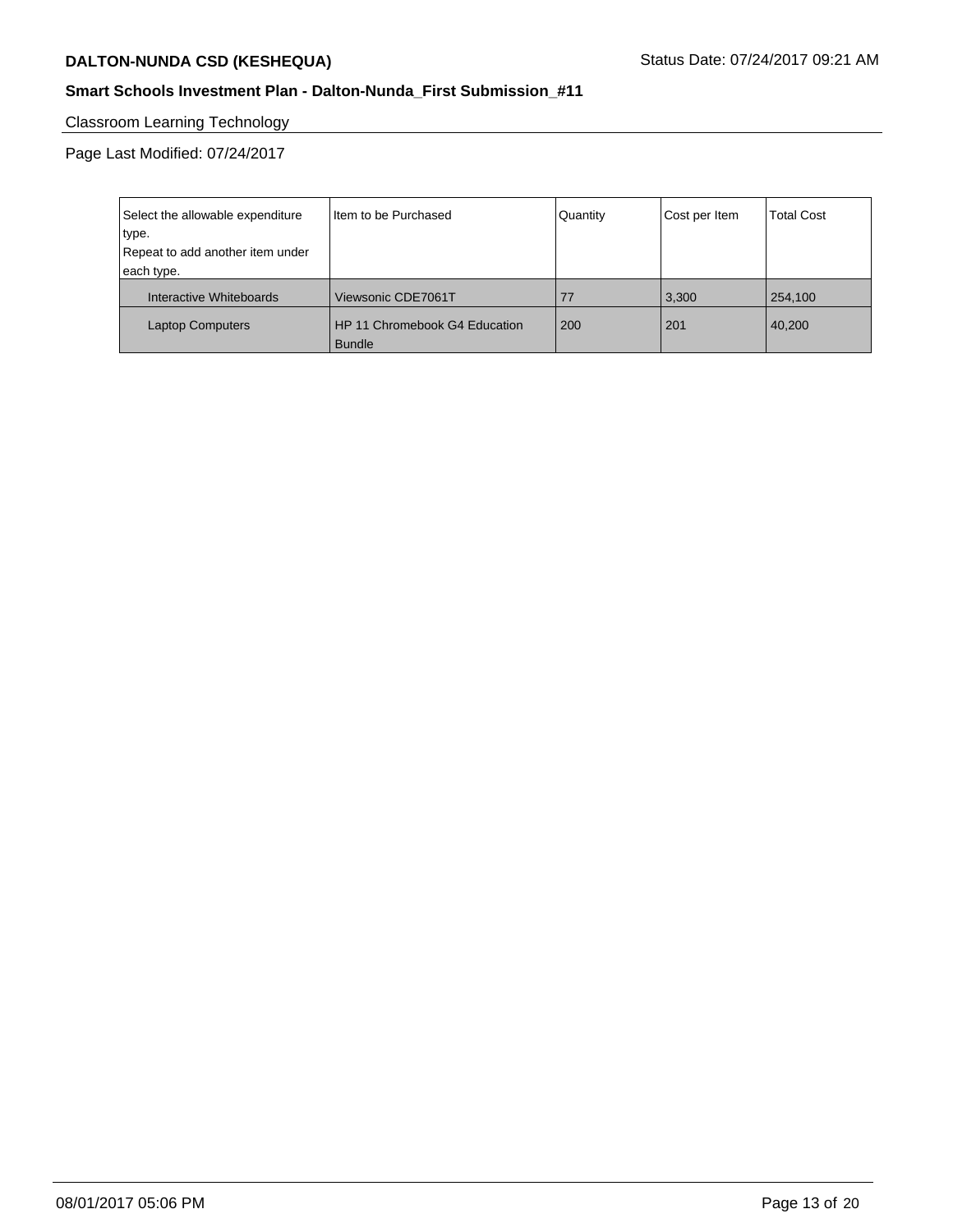#### Pre-Kindergarten Classrooms

Page Last Modified: 05/30/2017

#### **Group 1**

**1. Provide information regarding how and where the district is currently serving pre-kindergarten students and justify the need for additional space with enrollment projections over 3 years.**

(No Response)

- **2. Describe the district's plan to construct, enhance or modernize education facilities to accommodate prekindergarten programs. Such plans must include:**
	- **Specific descriptions of what the district intends to do to each space;**
	- **An affirmation that pre-kindergarten classrooms will contain a minimum of 900 square feet per classroom;**
	- **The number of classrooms involved;**
	- **The approximate construction costs per classroom; and**
	- **Confirmation that the space is district-owned or has a long-term lease that exceeds the probable useful life of the improvements.**

(No Response)

**3. Smart Schools Bond Act funds may only be used for capital construction costs. Describe the type and amount of additional funds that will be required to support ineligible ongoing costs (e.g. instruction, supplies) associated with any additional pre-kindergarten classrooms that the district plans to add.**

(No Response)

**4. All plans and specifications for the erection, repair, enlargement or remodeling of school buildings in any public school district in the State must be reviewed and approved by the Commissioner. Districts that plan capital projects using their Smart Schools Bond Act funds will undergo a Preliminary Review Process by the Office of Facilities Planning.**

**Please indicate on a separate row each project number given to you by the Office of Facilities Planning.**

| Project Number |  |
|----------------|--|
| (No Response)  |  |

**5. If you have made an allocation for Pre-Kindergarten Classrooms, complete this table. Note that the calculated Total at the bottom of the table must equal the Total allocation for this category that you entered in the SSIP Overview overall budget.**

|                                                 | Sub-Allocation |
|-------------------------------------------------|----------------|
| Construct Pre-K Classrooms                      | (No Response)  |
| <b>Enhance/Modernize Educational Facilities</b> | (No Response)  |
| Other Costs                                     | (No Response)  |
| Totals:                                         | 0              |

**6. Please detail the type, quantity, per unit cost and total cost of the eligible items under each sub-category. This is especially important for any expenditures listed under the "Other" category. All expenditures must be capital-bond eligible to be reimbursed through the SSBA. If you have any questions, please contact us directly through smartschools@nysed.gov.**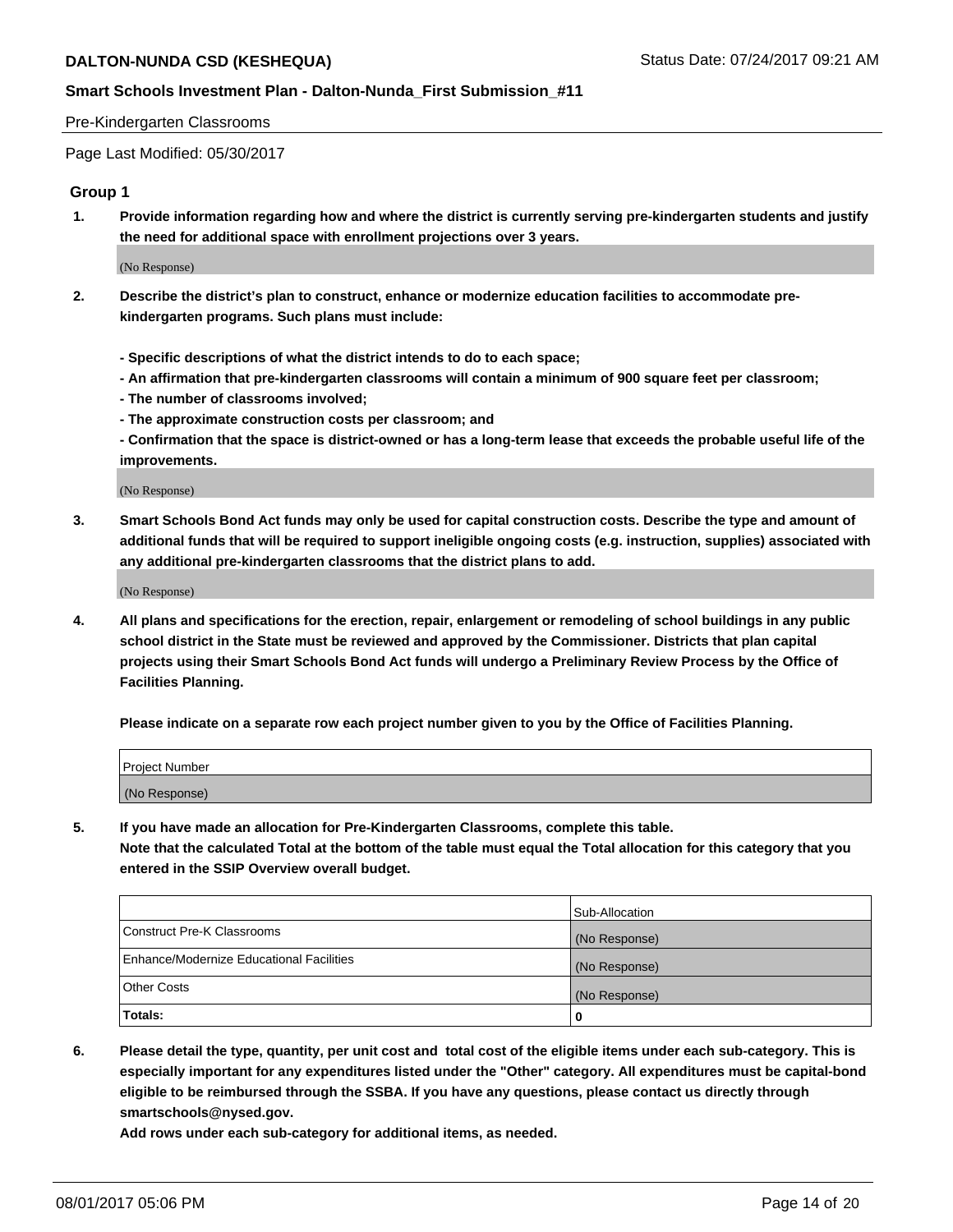## **Smart Schools Investment Plan - Dalton-Nunda\_First Submission\_#11**

## Pre-Kindergarten Classrooms

| Select the allowable expenditure | Item to be purchased | Quantity      | Cost per Item | <b>Total Cost</b> |
|----------------------------------|----------------------|---------------|---------------|-------------------|
| type.                            |                      |               |               |                   |
| Repeat to add another item under |                      |               |               |                   |
| each type.                       |                      |               |               |                   |
| (No Response)                    | (No Response)        | (No Response) | (No Response) | (No Response)     |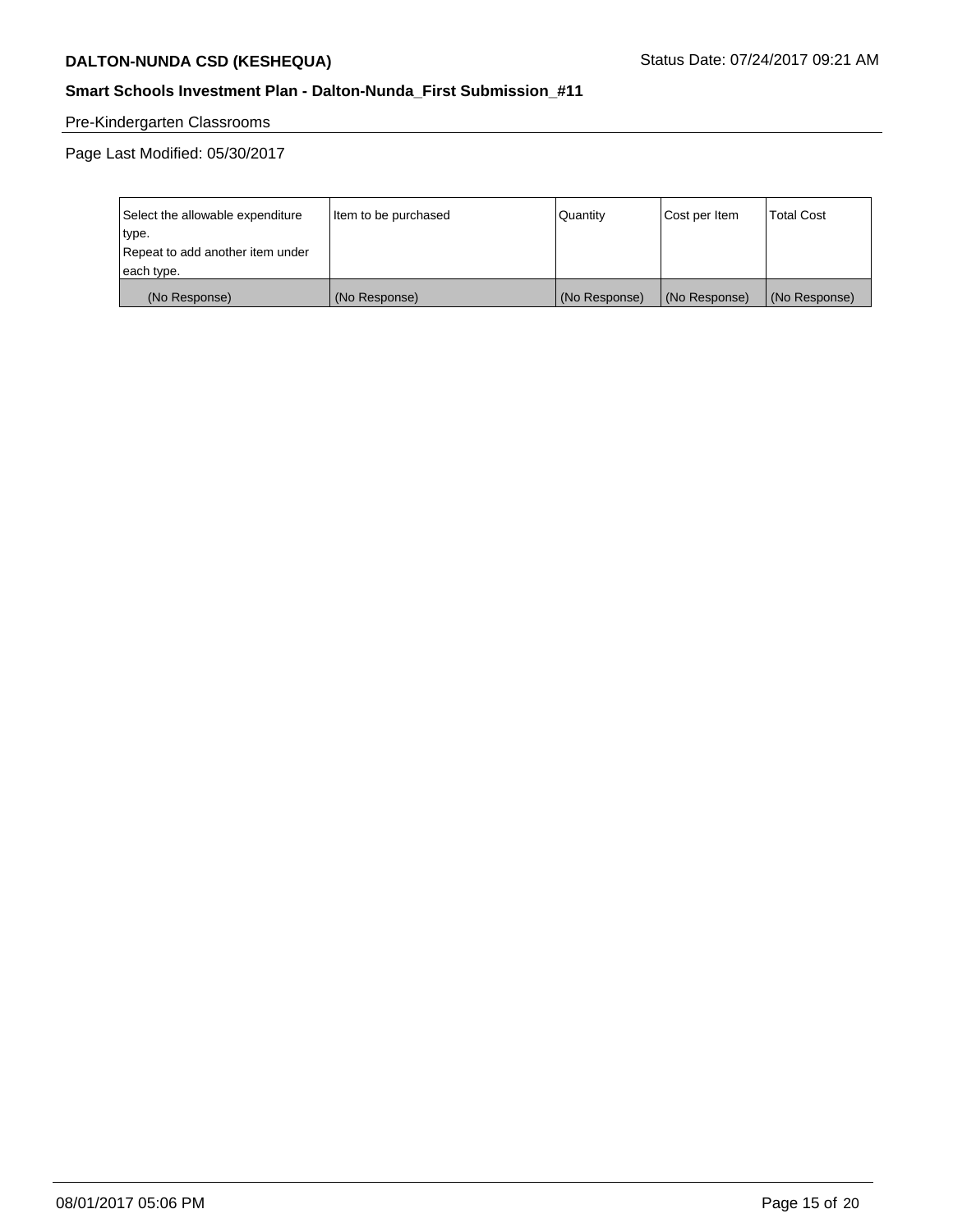Replace Transportable Classrooms

Page Last Modified: 05/30/2017

#### **Group 1**

**1. Describe the district's plan to construct, enhance or modernize education facilities to provide high-quality instructional space by replacing transportable classrooms.**

(No Response)

**2. All plans and specifications for the erection, repair, enlargement or remodeling of school buildings in any public school district in the State must be reviewed and approved by the Commissioner. Districts that plan capital projects using their Smart Schools Bond Act funds will undergo a Preliminary Review Process by the Office of Facilities Planning.**

**Please indicate on a separate row each project number given to you by the Office of Facilities Planning.**

| Project Number |  |
|----------------|--|
| (No Response)  |  |

**3. For large projects that seek to blend Smart Schools Bond Act dollars with other funds, please note that Smart Schools Bond Act funds can be allocated on a pro rata basis depending on the number of new classrooms built that directly replace transportable classroom units.**

**If a district seeks to blend Smart Schools Bond Act dollars with other funds describe below what other funds are being used and what portion of the money will be Smart Schools Bond Act funds.**

(No Response)

**4. If you have made an allocation for Replace Transportable Classrooms, complete this table. Note that the calculated Total at the bottom of the table must equal the Total allocation for this category that you entered in the SSIP Overview overall budget.**

|                                                | Sub-Allocation |
|------------------------------------------------|----------------|
| Construct New Instructional Space              | (No Response)  |
| Enhance/Modernize Existing Instructional Space | (No Response)  |
| Other Costs                                    | (No Response)  |
| Totals:                                        | $\Omega$       |

**5. Please detail the type, quantity, per unit cost and total cost of the eligible items under each sub-category. This is especially important for any expenditures listed under the "Other" category. All expenditures must be capital-bond eligible to be reimbursed through the SSBA. If you have any questions, please contact us directly through smartschools@nysed.gov.**

| Select the allowable expenditure | Item to be purchased | Quantity      | Cost per Item | <b>Total Cost</b> |
|----------------------------------|----------------------|---------------|---------------|-------------------|
| type.                            |                      |               |               |                   |
| Repeat to add another item under |                      |               |               |                   |
| each type.                       |                      |               |               |                   |
| (No Response)                    | (No Response)        | (No Response) | (No Response) | (No Response)     |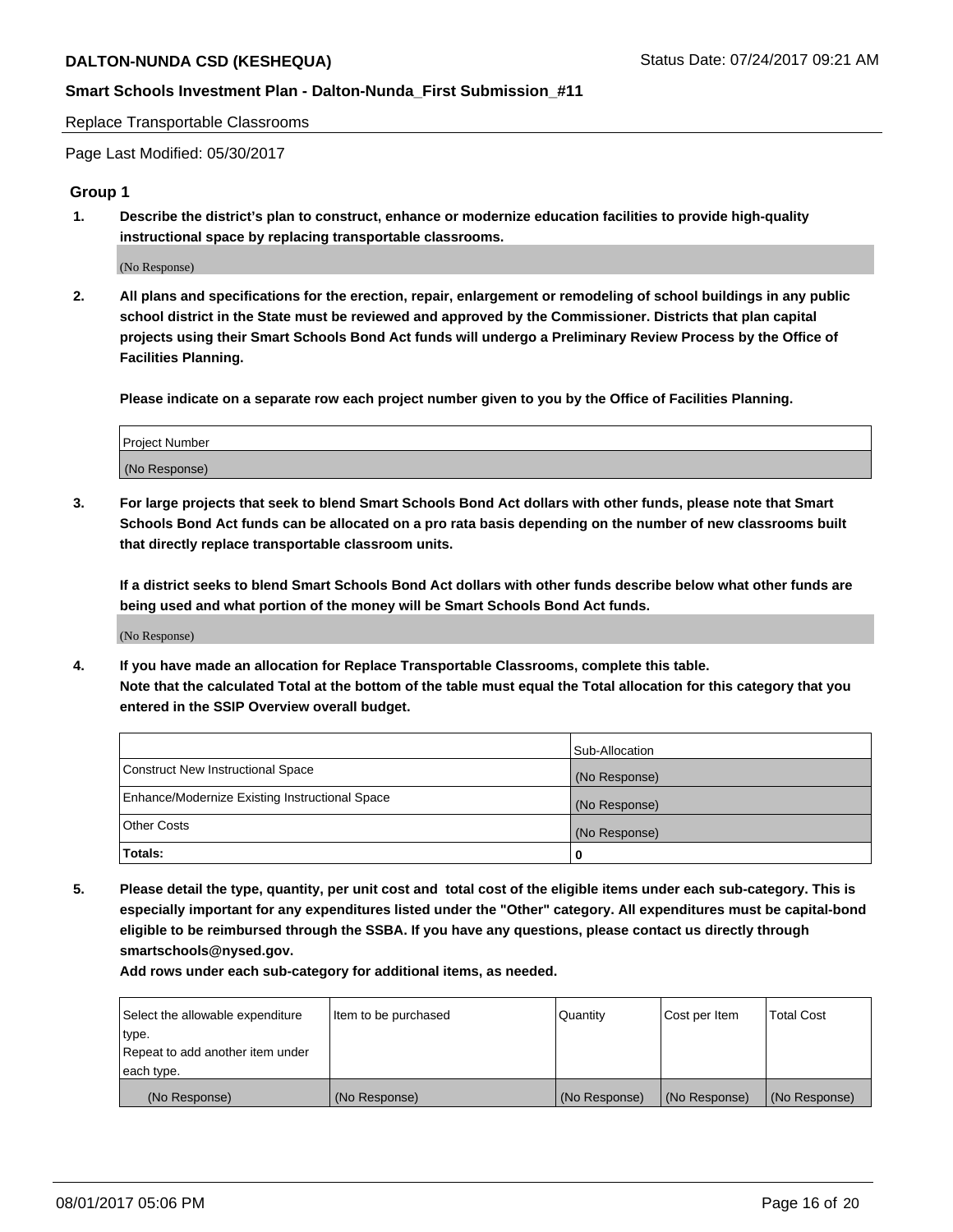## **Smart Schools Investment Plan - Dalton-Nunda\_First Submission\_#11**

#### High-Tech Security Features

Page Last Modified: 05/30/2017

#### **Group 1**

**1. Describe how you intend to use Smart Schools Bond Act funds to install high-tech security features in school buildings and on school campuses.**

(No Response)

**2. All plans and specifications for the erection, repair, enlargement or remodeling of school buildings in any public school district in the State must be reviewed and approved by the Commissioner. Districts that plan capital projects using their Smart Schools Bond Act funds will undergo a Preliminary Review Process by the Office of Facilities Planning.** 

**Please indicate on a separate row each project number given to you by the Office of Facilities Planning.**

| Project Number |  |
|----------------|--|
|                |  |
| (No Response)  |  |

- **3. Was your project deemed eligible for streamlined Review?**
	- Yes  $\hfill \square$  No
- **4. Include the name and license number of the architect or engineer of record.**

| <b>Name</b>   | License Number |
|---------------|----------------|
| (No Response) | (No Response)  |

**5. If you have made an allocation for High-Tech Security Features, complete this table. Note that the calculated Total at the bottom of the table must equal the Total allocation for this category that you entered in the SSIP Overview overall budget.**

|                                                      | Sub-Allocation |
|------------------------------------------------------|----------------|
| Capital-Intensive Security Project (Standard Review) | (No Response)  |
| Electronic Security System                           | (No Response)  |
| <b>Entry Control System</b>                          | (No Response)  |
| Approved Door Hardening Project                      | (No Response)  |
| <b>Other Costs</b>                                   | (No Response)  |
| Totals:                                              | 0              |

**6. Please detail the type, quantity, per unit cost and total cost of the eligible items under each sub-category. This is especially important for any expenditures listed under the "Other" category. All expenditures must be capital-bond eligible to be reimbursed through the SSBA. If you have any questions, please contact us directly through smartschools@nysed.gov.**

| (No Response)                    | (No Response)        | (No Response)   | (No Response) | (No Response)     |
|----------------------------------|----------------------|-----------------|---------------|-------------------|
| each type.                       |                      |                 |               |                   |
| Repeat to add another item under |                      |                 |               |                   |
| type.                            |                      |                 |               |                   |
| Select the allowable expenditure | Item to be purchased | <b>Quantity</b> | Cost per Item | <b>Total Cost</b> |
|                                  |                      |                 |               |                   |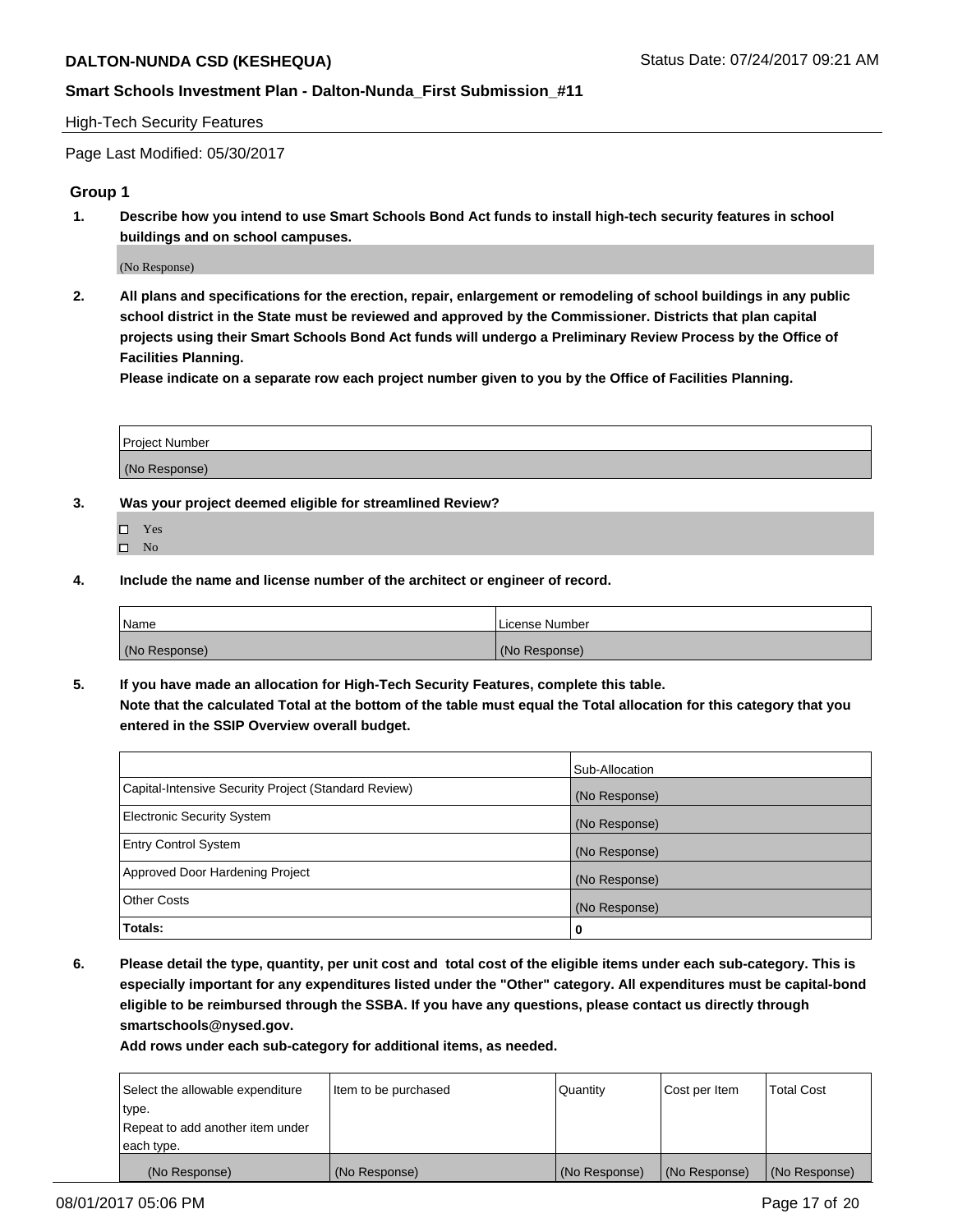High-Tech Security Features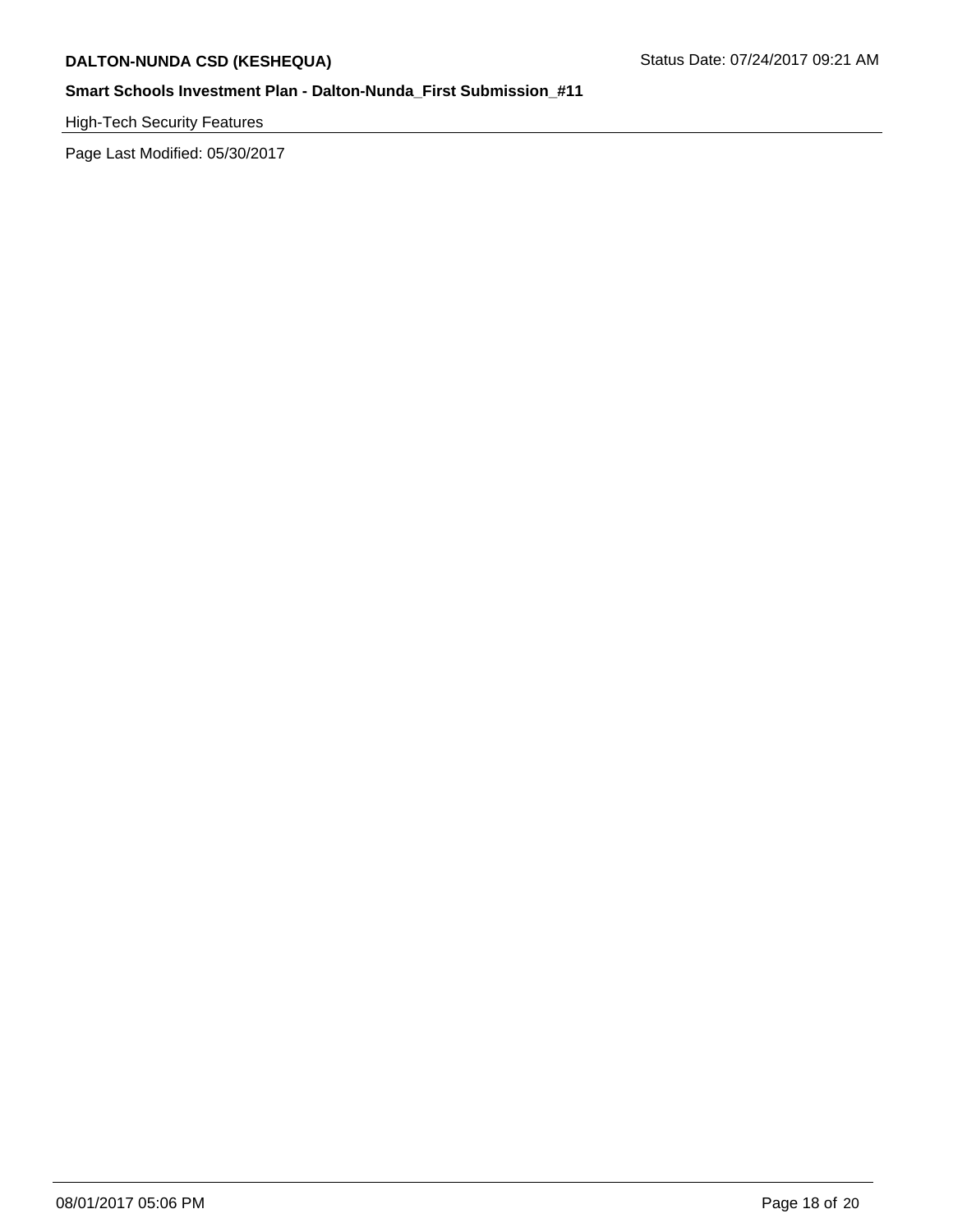Report